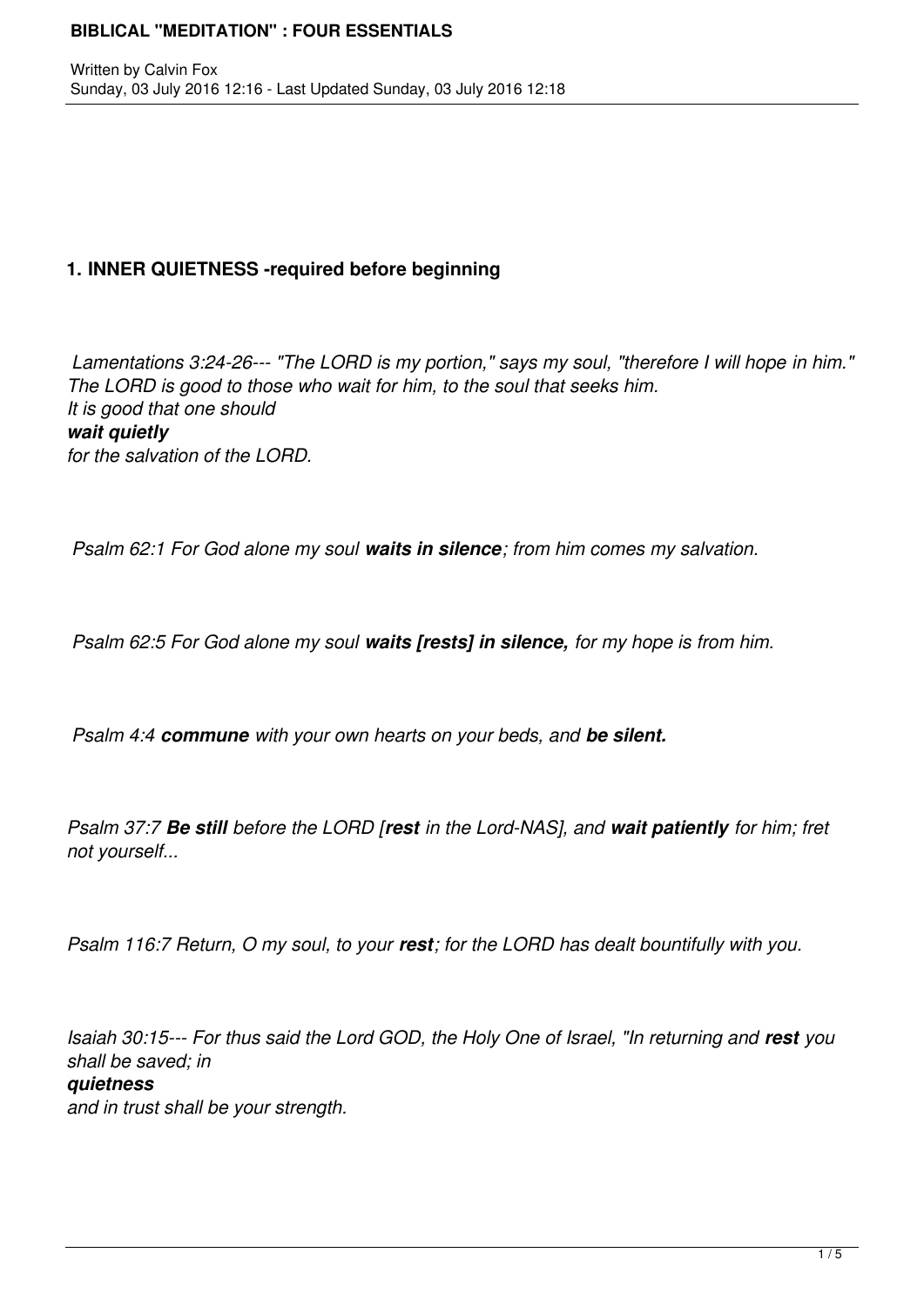Written by Calvin Fox Sunday, 03 July 2016 12:16 - Last Updated Sunday, 03 July 2016 12:18

Perhaps this silence is best interpreted as letting go and ceasing to worry, calming down. A physical environment conducive to this is very desirable and there are techniques that are helpful, but what ultimately is necessary is mental and emotional discipline.

The word translated as "wait" in Psalm 62:5 (above) can also be translated as "rest". This is another aspect of waiting quietly. It calls for the discipline of allowing faith to control one's feelings. A

nxious, fearful thoughts and dark feelings continually seek to disrupt prayer and meditation. They must be confronted with the fact of God's love and our deliberate choice to rest in that love and not in them.

*Isaiah 8:17--- I will wait for the Lord...I will hope in Him [I will look eagerly for Him-NAS]*

The word usually translated as "wait" literally means "to wait with hope". (Thus, the word is sometimes translated simply as "hope".)

Waiting on the Lord is done with expectation that God will respond.

Waiting on the Lord involves expecting to hear Him speak, to make Himself known to us. Everyt hing to this point has been preparatory to receiving the Word of the Lord. *1 Sam 3:9"Speak, LORD*

*, for your servant is listening."* 

### **2. FILL THE MIND WITH SCRIPTURE**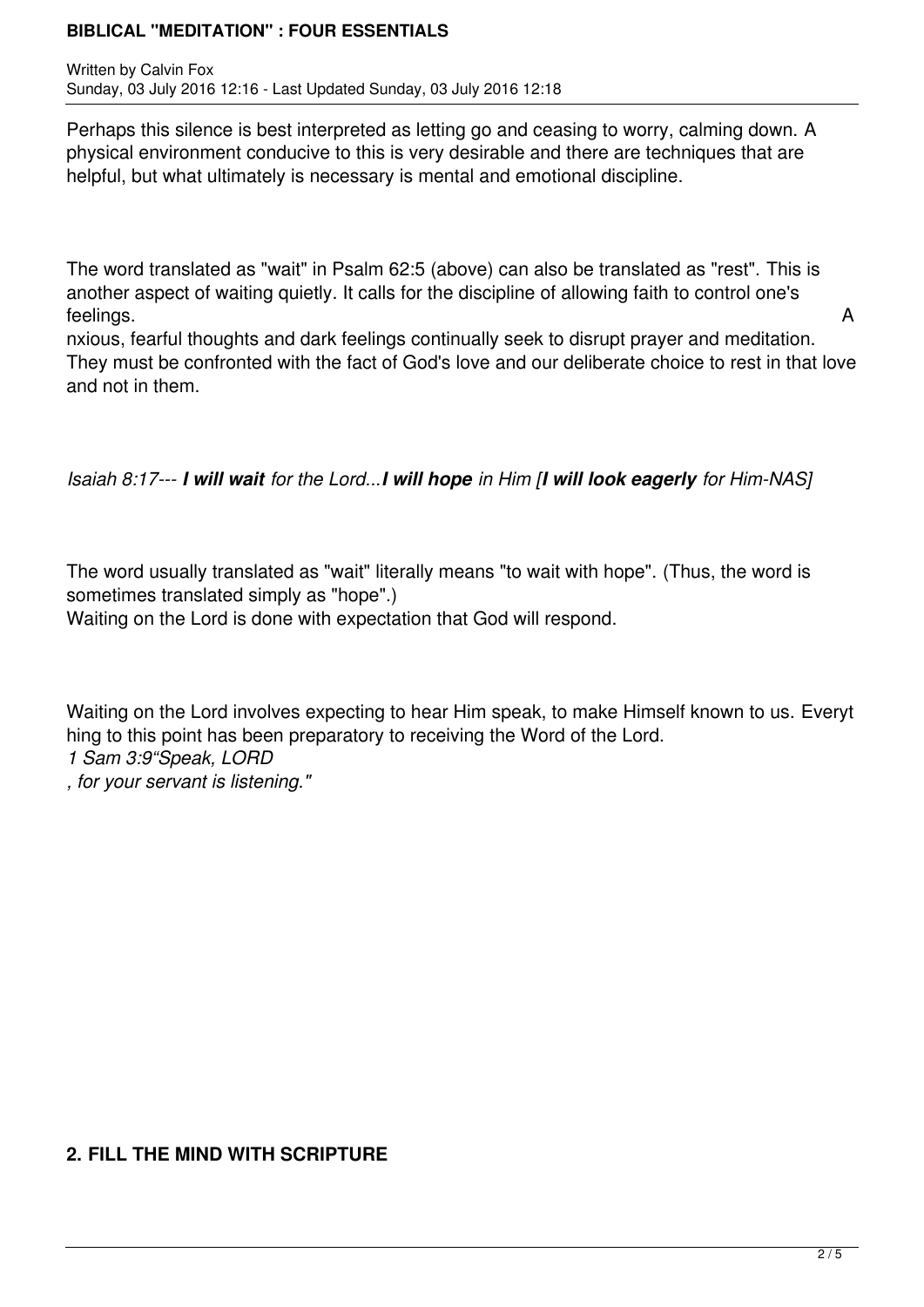Meditation, according to the Scripture, is not some kind of state wherein one seeks to empty one's mind.

It is an effort to fill the mind with the inscripturated Word of God, listening to Him speaking through it.. This practice is commanded by the Lord Himself. God blesses the person whose delight is in the law of the LORD and meditates on it –see Psalm 1:2

*Joshua 1:8- "This book of the law shall not depart out of your mouth, but you shall meditate on it day and night, that you may be careful to do according to all that is written in it; for then you shall make your way prosperous, and then you shall have good success."*

Biblical Meditation is not entering into some kind of complete oneness with some Ultimate **Reality** 

Psalm 119:15, 97, 99 ---I will **meditate** on thy precepts, and fix my eyes on thy ways. Oh, how I love thy law! It is my **meditation** all the day …- thy testimonies are my **me ditation**

Psalm 119:147,148--- I rise before dawn and … I hope in thy words. My eyes are awake [late into the night] that I may **meditate** upon thy promise.

# **3. SPECIFICALLY, LEARN ABOUT THE WORKS OF GOD**

.

*Psalm 145:5 ---On the glorious splendor of thy majesty, and on <i>thy wondrous works*, *I will*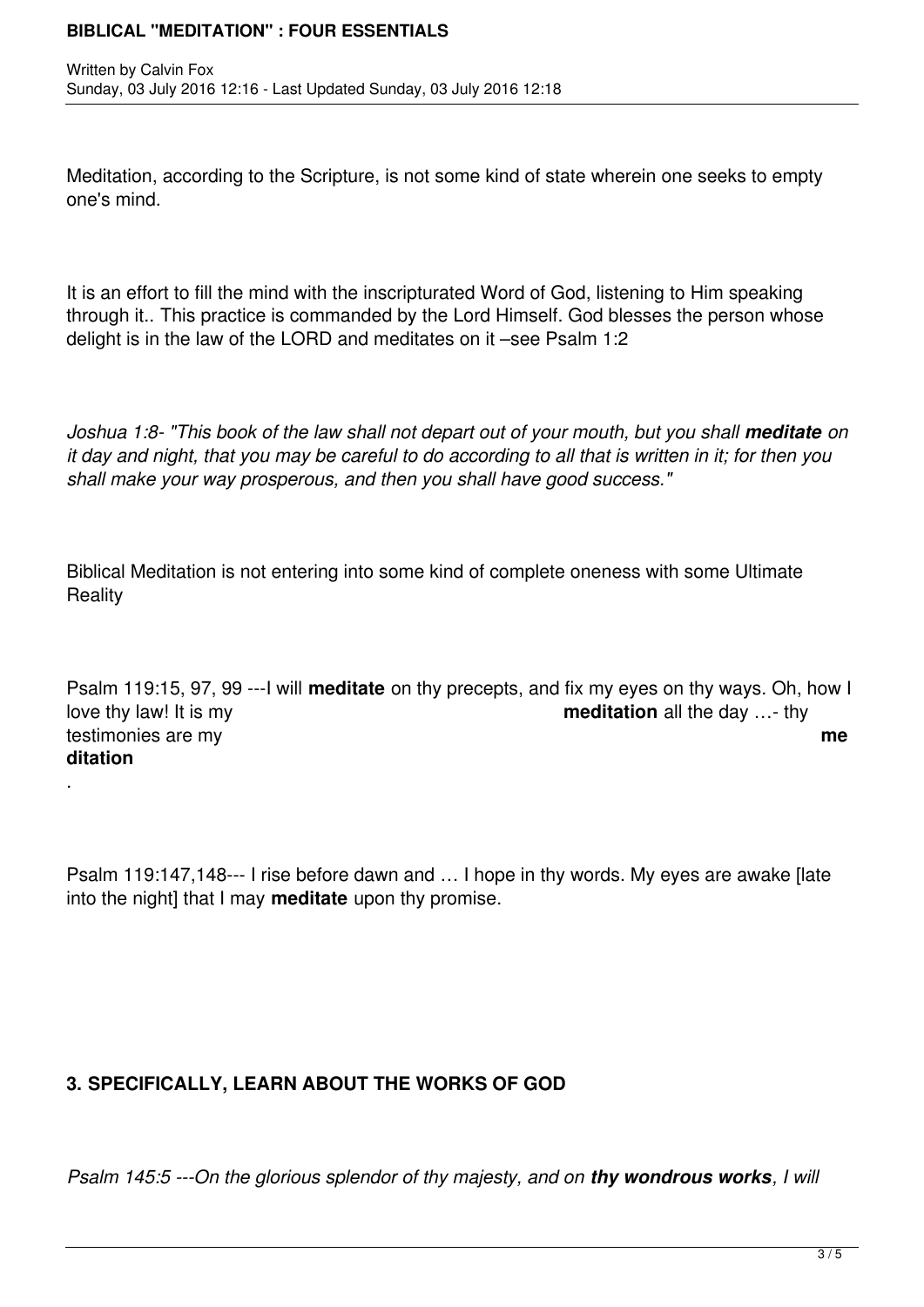*meditate.*

*Psalm 143:5--- I meditate on all that thou hast done; I muse on what thy hands have wrought.* 

*Psalm 77:11,12---I will call to mind the deeds of the LORD; yea, I will remember thy wonders of old. I will meditate on all thy work, and muse on thy mighty deeds.*

# **4***.* **SEE GOD HIMSELF IN HIS WORKS**

The object of meditation on the works of God is to "see" the God who has thus revealed Himself through His works. There is a great need to learn and meditate upon the great themes of the entire Bible in which we see demonstrated the person and works of God. Meditation is more than thinking about precepts or principles. It is to know more about the one from whom they came. Biblical meditation is centered on God. Scripture is revelation of Him. The prophets said: Behold God!

That is the ultimate object of contemplating Scripture.

*Psalm 63:2 I have looked upon thee ... beholding thy power and glory.* 

*Psalm 63:6 I think of thee upon my bed, and meditate on thee in the watches of the night* 

*Psalm 77:3 I think of God, and I moan; I meditate, and my spirit faints.*

*Psalm 26:3 thy steadfast love is before my eyes*